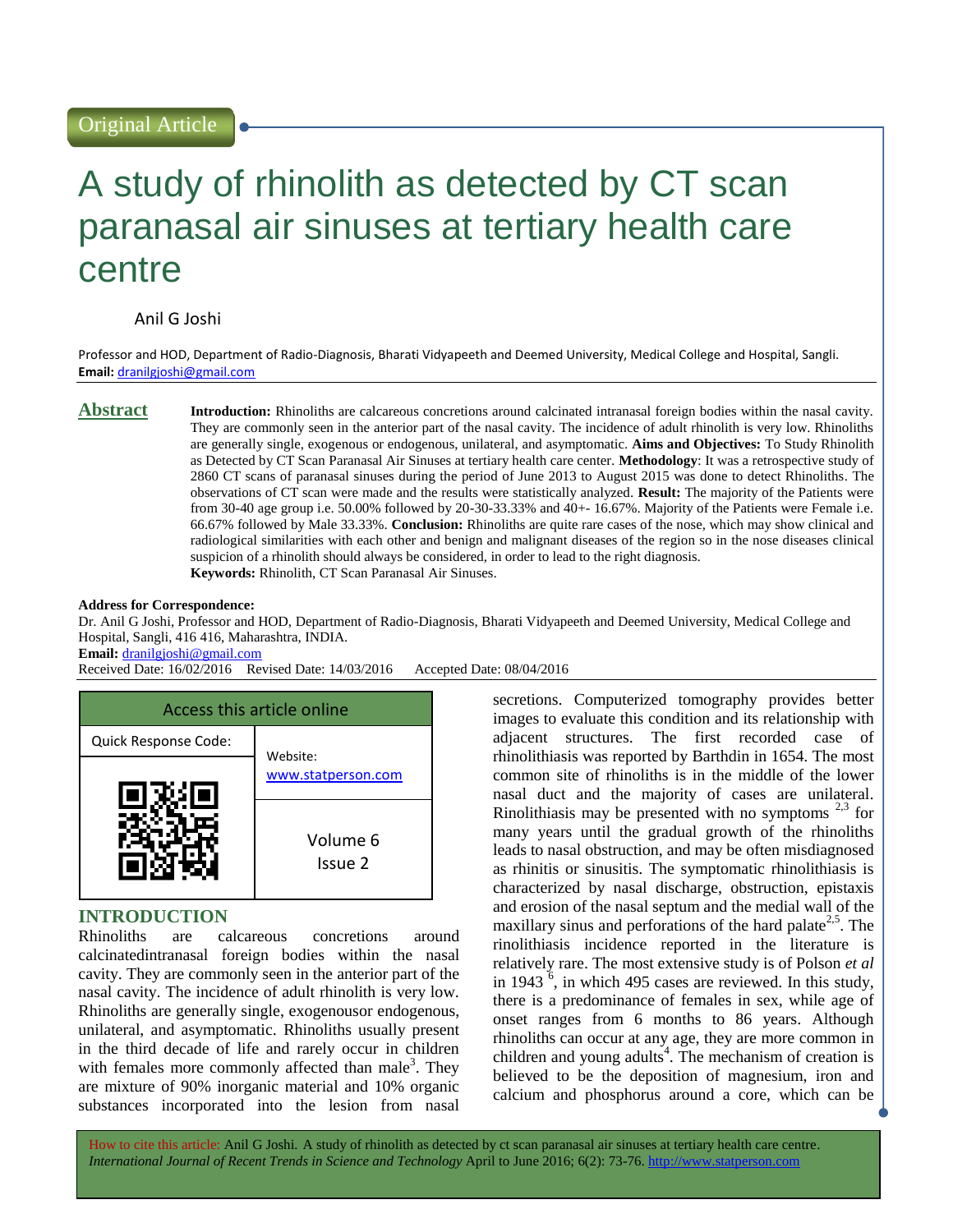endogenous or exogenous origin<sup>7,8</sup>. The intrinsic nuclei include intranasal thick secretions, blood clots, epithelial debris, bone fractures of the visceral skull and ectopic teeth $9$ . Exogenous nuclei, which are the most common, include foreign bodies placed in the nose, usually during childhood. The presence of foreign body leads to a local inflammatory reaction and the subsequent deposition of salts and minerals around the core<sup>10, 11</sup>. Other factors that appear to play a role in the formation of rhinolithsis nasal obstruction and nasal secretions due to acute and chronic rhinitis and paranasal sinusitis  $5$ . Rhinoliths are usually asymptomatic masses in the anterior half of the nasal cavity, showing a brownish-gray color and a coarse and crumbly texture. As they grow in size, symptoms of nasal obstruction and completeness are caused, such as seropurulentsecretion, usually unilateral, epistaxis, persistent sinusitis, headache, olfactory dysfunctions and epiphora<sup>2,10</sup>. Extension into the surrounding tissues may cause displacement and perforation of the nasal septum, perforation of the hard palate and thus oronasal or oromaxillary fistulas, and expansion into the maxillary sinuses $^{10,11}$ . In such cases, nasal malignancies should be excluded. In many patients, the diagnosis follows accidentally other radiological examinations $^{12}$ 

## **AIMS AND OBJECTIVES**

To Study Rhinolith as Detected by CT Scan Paranasal Air Sinuses at tertiary health care centre.

# **METHODS AND MATERIALS**

The retrospective study of 2860 CT scans of paranasal sinuses during the period of June 2013 to August 2015 was done to detect Rhinoliths. 5 mm. thick direct coronal sections of paranasal sinuses were obtained on multislice, spiral CT scan and sections were analyzed in all axis. The detail history of all the patients was noted. The observations of CT scan were made and the results were statistically analyzed.

#### **RESULT**

There were six cases in our study these are: **CASE 1**

A 36-year-old female presented with left nasal blockage for last one year. The symptom became gradually worsened. It was associated with intermittent nasal discharge. There was no history of pain, epistaxis, trauma or foreign body insertion in the nose. Computed tomography (CT) images showed a hyperdense oval shaped mass ranging  $25 \times 15$  mm in size with a hypodense nucleus. The mass was situated in left middle and inferior turbinates extending anteriorly in the left nasal cavity. No evidence of sinus encroachment or osseous destructions was noticed (image no.1)



#### **CASE 2**

A 32-year old male presented to the ENT Department of our hospital, with a history of chronic nasal obstruction. The patient admitted frequent episodes of purulent rhinorrhea, epistaxis and headache. The axial/coronal CT scan of the nasal cavity, obtained to exclude bony destruction, revealed a large, dense, space-consuming lesion measuring between one and a maximum of three cm in diameter located in the inferior and middle meatus on the left, and presenting fairly well defined margins. (image no.2).



#### **CASE 3**

A 32 year old female presented with complains of prolonged runny nose with foul smell, and at times bloody nasal discharge for the last five years. There were no constitutional symptoms. There was no history of trauma, foreign body insertion or any systemic illness-The CT Scan showed a calcified lesion in left inferior turbinate (image no. 3).



**Figure 3**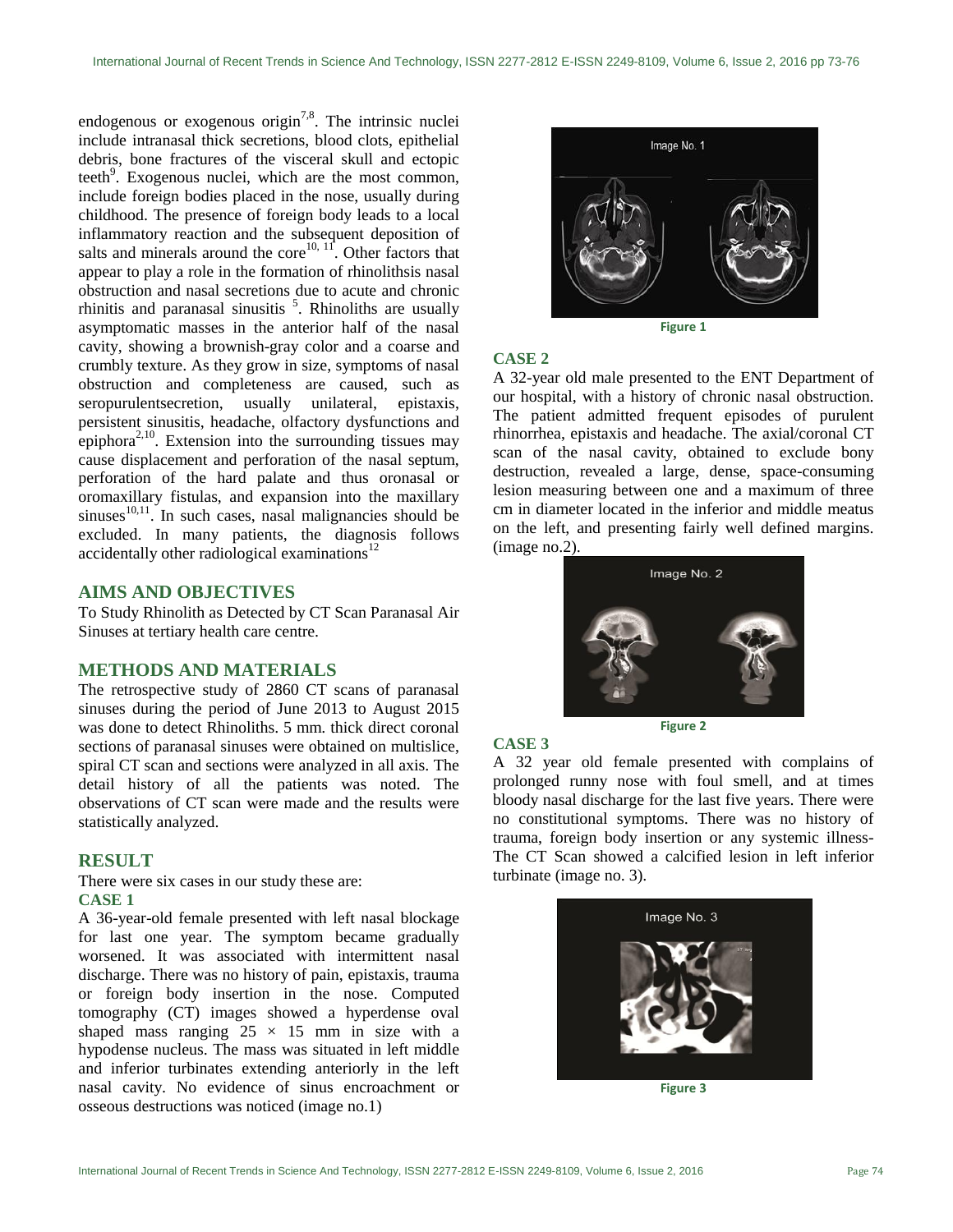#### **CASE 4**

A 44 year old female presented with repeated attacks of sinusitis - CT scan revealed an irregular hyperdense calcified lesion extending from left maxillary sinus through ostium into the nasal cavity destroying adjacent bones of maxillary sinus wall (image no. 4)



#### **CASE 5**

A 24 year old female presented with repeated attacks of nasal blockage - CT scan revealed an irregular hyperdense calcified lesion adjacent to inferior turbinate in the ostium of Rt. nasal cavity (image no. 5)





### **CASE 6**

A 28 year old male presented with headache and common cold - CT scan revealed an irregular hyperdense calcified lesion in Rt. nasal cavity adjacent to middle turbinate partially blocking nasal cavity (image no. 6)



**Figure 6:**

#### **Table 1:** Age wise distribution of the Patients

| Age          | No. | Percentage |
|--------------|-----|------------|
| $20 - 30$    | 2   | 33.33%     |
| $30 - 40$    | 3   | 50.00%     |
| $40+$        | 1   | 16.67%     |
| <b>Total</b> | 6   | 100.00%    |
|              |     |            |

The majority of the Patients were from 30-40 age group i.e. 50.00% followed by 20-30-33.33% And 40+- 16.67%.

|              |     | Table 2: Sex wise distribution of the Patients |  |
|--------------|-----|------------------------------------------------|--|
| Sex          | No. | Percentage                                     |  |
| Male         | 2   | 33.33%                                         |  |
| Female       | 4   | 66.67%                                         |  |
| <b>Total</b> | 6   | 100.00%                                        |  |

Majority of the Patients were Female i.e. 66.67% followed by Male 33.33%.

# **DISCUSSION**

Rhinolithiasis was first described by Bartholin in 1654. The rhinolith is a mineralized mass located inside the nasal cavity, resulting from total orpartial calcification of an intranasal foreign body  $13$ . The typical symptoms of rhinoliths include pain, unilateral nasal obstruction and epistaxis. Other symptoms include crusting, swelling of nose or face,anosmia, epiphora, ozena and headache<sup>14</sup> Complications consist of ipsilateral otitis media,bacterial or fungal sinusitis, septalperforation, palatal perforation, fistulous tract formation and recurrent dacryocystitis $14,15$ . Rhinoliths are thought to be formed by the gradual accretion of calcium and mineral saltsaround an intranasal nidus. As the size of rhinoliths increases very slowly and they are relatively inert, they are initially symptomless and cause minor symptoms<sup>16</sup> CT has been used to determine the size and location of rhinoliths, as well as to identify associated sinusitis and complications. This advanced imaging method presents high sensitivity and specificity for identifying calcifications and foreign bodies, and can be applied most effectively for the diagnosis of rhinoliths. In addition, the advantage of this exam is the non-superimposition of adjacent structures, and calcifications in the head and neck can be differentiated from bone and normal cartilage.

# **CONCLUSION**

Rhinoliths are quite rare cases of the nose, which may show clinical and radiological similarities with each other andbenign and malignant diseases of the region so in the nose diseases clinical suspicion of a rhinolith should always be considered, in order to lead to the right diagnosis.